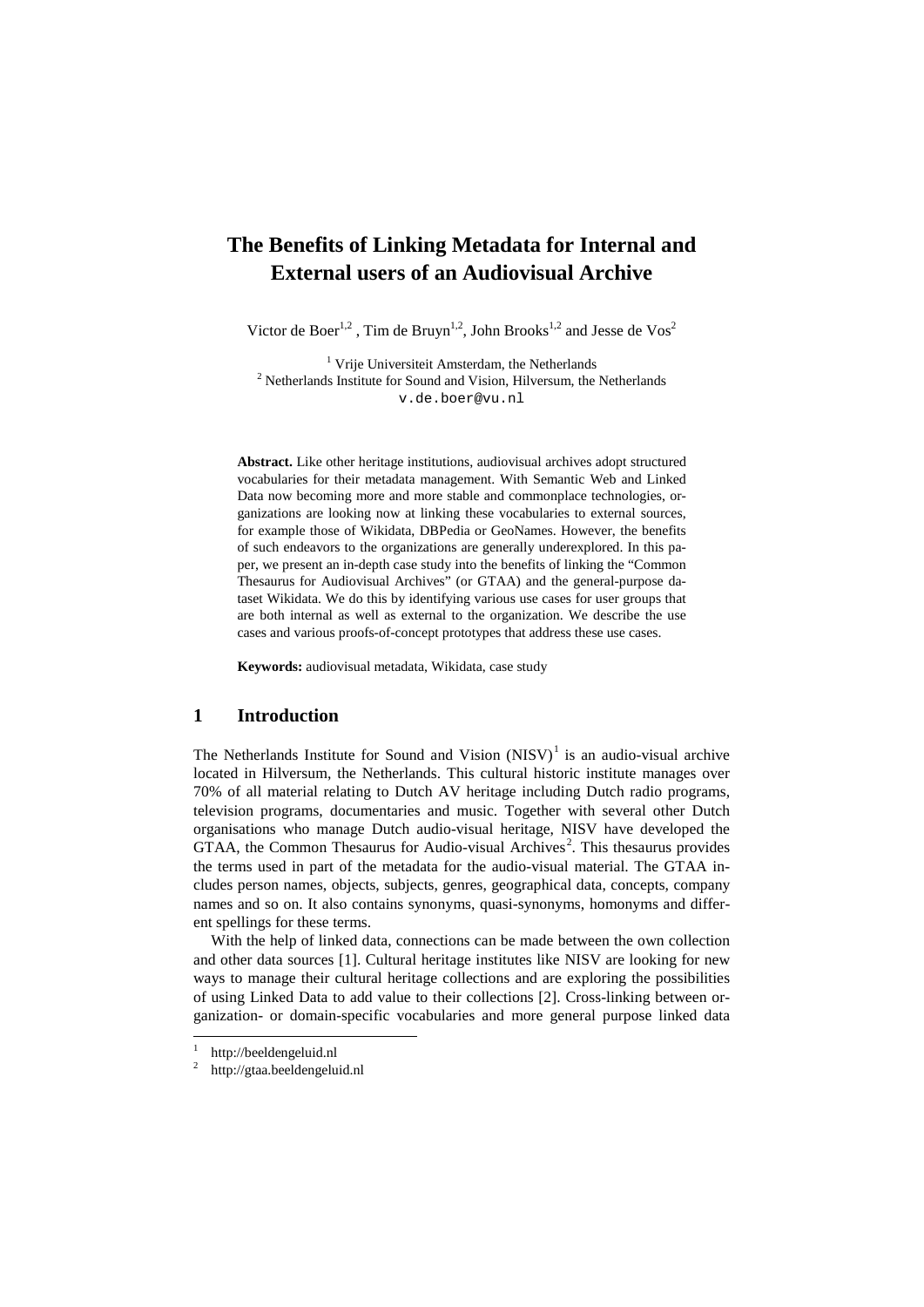sets allows institutions to enhance their collection with a vast amount of additional data. This promise of Linked Data, coupled with the maturity and uptake of the technology has convinced many organizations of the potential added value of linked data. However, in many cases, the actual benefits to end-users remain unclear and underexplored. In this paper, we investigate the added value using four very specific use cases. We specifically do this for internal users and external users of the metadata. Internal users include employees and researchers inside the NISV organization, while external parties are heritage professionals, media professionals, teachers, students and researchers, each with their own information needs.

In each case, we start with a use case elicitation process based on interviews with the stakeholders. This process then results in a specified use case, where links between GTAA and the general-purpose knowledge base Wikidata [3] are exploited for a specific (information retrieval) task. We then develop a proof-of-concept tool or mockup that matches the use case and finally perform a limited evaluation to show the added value and receive additional feedback on the case. This work is limited to the part of GTAA describing persons, but similar cases can be constructed for other parts of GTAA.

In Section 3, we provide a brief analysis of GTAA, Wikidata and existing links for the person concept scheme. Then, in sections 4 and 5 we describe use cases for internal and external users respectively. In each section, we describe the elicitation method, the use cases themselves as well as the proof-of-concept end-user applications. We close this paper with a short discussion on generalized findings. In the next section, we first discuss related work.

# **2 Related Work**

Vrandečić & Krötzsch state that Wikidata's goal is to allow its data to be used both internally and in external applications, such as the external thesauri [3]. Erxleben et al. have conducted research on Wikidata and its possibilities for being connected to the linked data [4]. They describe how Wikidata is linked to multiple external datasets. These existing links range from the ISSN dataset, which identifies all journals and magazines etcetera, to more highly specialized databases, such as the database of North Atlantic hurricanes. Färber et al. looked specifically into the quality of the most noteworthy large knowledge databases including Wikidata [5]. This extensive research show that multiple quality aspects of the data contained within Wikidata were the highest of any of the noteworthy knowledge graphs. This research provides motivation for our own research to investigate links to Wikidata.

Thornton et al. also conducted research on Wikidata's possible role to serve as repository for international organizations concerned with digital preservation [6]. They concluded that Wikidata had the advantage of being structured, query-able and computable. Another advantage Wikidata has is that it's multilingual. Since Wikidata also had a Dutch version it supports alignments to the GTAA better.

Debevere et al. conducted research into linked data to improve the metadata of thesauri. This improved metadata allows better retrieval of information on search que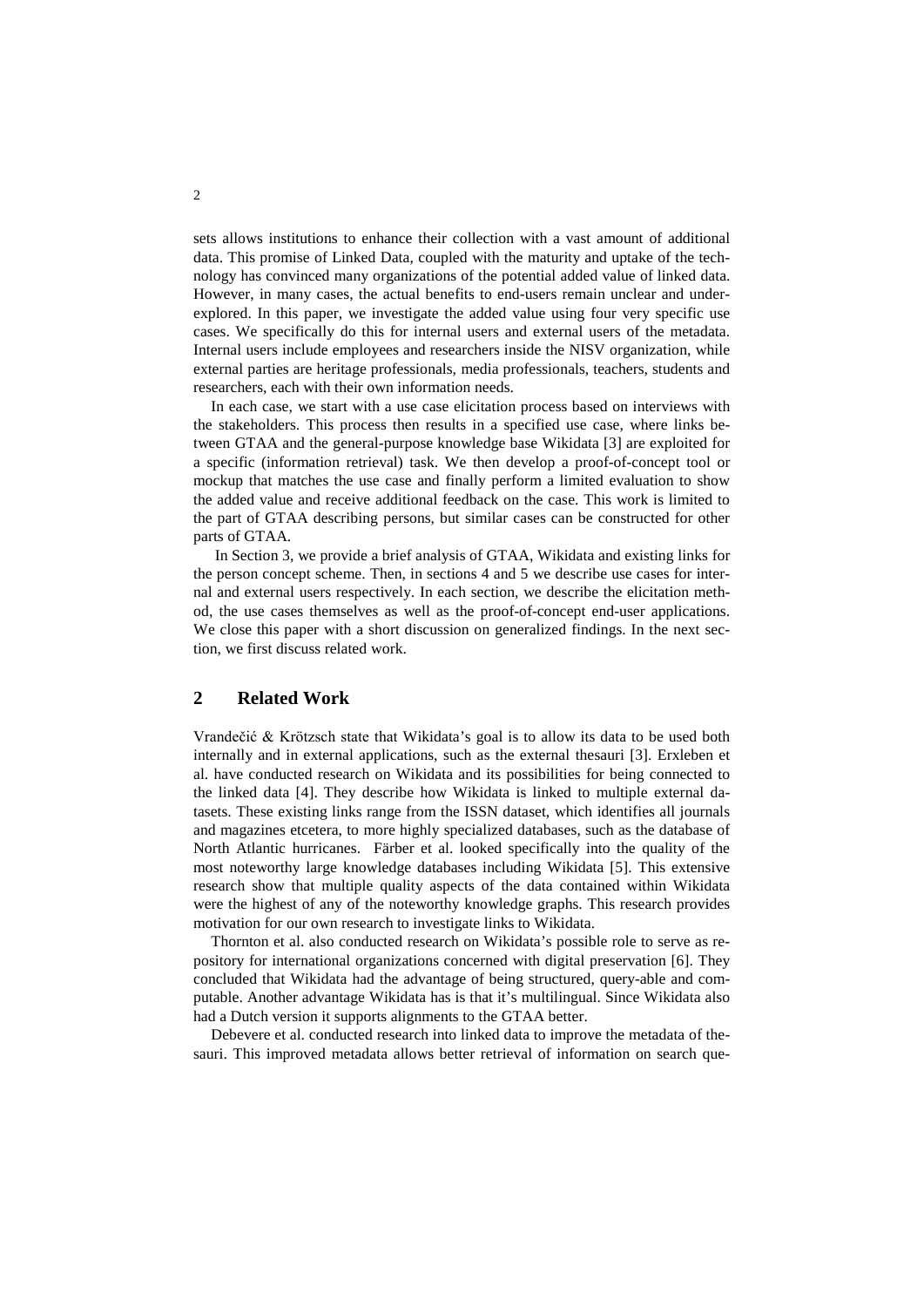ries. To this end, they developed an alignment algorithm that automatically linked data categories of DBpedia to another media thesaurus used to annotate archived media items at the Flemish public service broadcaster (VRT). It returned acceptable results, specifically for the Person category [7].

Tordai et al. provide a systematic approach to build a large semantic culture web [8]. They did so by making clear to heritage institutions what they need to do to make their collections fit for becoming a part of this semantic culture web. They advise to use the paradigm of open access, open data and open standards. They conclude that collection owners should be provided with the necessary support facilities.

A similar case study approach as ours was described in [9]. This paper describes the linking of a thesaurus for economics to DBpedia and other large thesauri using SKOS/RDF methods. In the end the linking to DBpedia returned a high number of unsuccessful matches. These unsuccessful matches are contributed to simple derivations in the compared strings and the fact that a significant number of economic concepts did not exist in DBpedia yet.

### **3 Analysis of Linked GTAA and Wikidata**

**GTAA.** The Common Thesaurus for Audiovisual Archives (GTAA) is used by NISV to annotate the different collections. It follows the ISO-2788 standard for thesaurus structures and consists of several *concept schemes* the media objects: subjects, people, entities, locations, etc. The GTAA, available as SKOS, contains approximately 180,000 terms and is actively maintained, being updated as new concepts emerge on television. It includes about 90,000 scope notes.

**Wikidata.** Wikidata is continuous crowd-sourced concept where Wikipedia's data is cleaned and integrated to make it machine-readable as well as human-readable [3]. It is available in RDF and can be queried using the SPARQL query language. Each term or object within Wikidata has a unique identifier (URI), and several other identifiers from different sources. Each term has its own label, aliases and description, including property-value pairs and qualifiers, which includes contextual information.

**Alignment between GTAA and Wikidata Persons.** A partial alignment between Wikidata and GTAA was established by the Wikidata community using the "Mix 'n' Match" tool<sup>[3](#page-2-0)</sup>. This tool was used to automatically match person entities based on first and last names. In total, 10,350 GTAA person concepts are linked to Wikidata entries. Even though this is only a small percentage of the total number of person names in GTAA (8.4%), this includes the most well-known people. An example of a linked person concept is found at *<https://www.wikidata.org/wiki/Q37079>*, which shows the Wikidata information for actor Tom Cruise, including the link to the matching GTAA concept *<http://data.beeldengeluid.nl/gtaa/86659>*. If we can identify enough added benefits, the scope of the alignment can be increased through further alignment initia-

<span id="page-2-0"></span> <sup>3</sup> https://tools.wmflabs.org/mix-n-match/#/catalog/34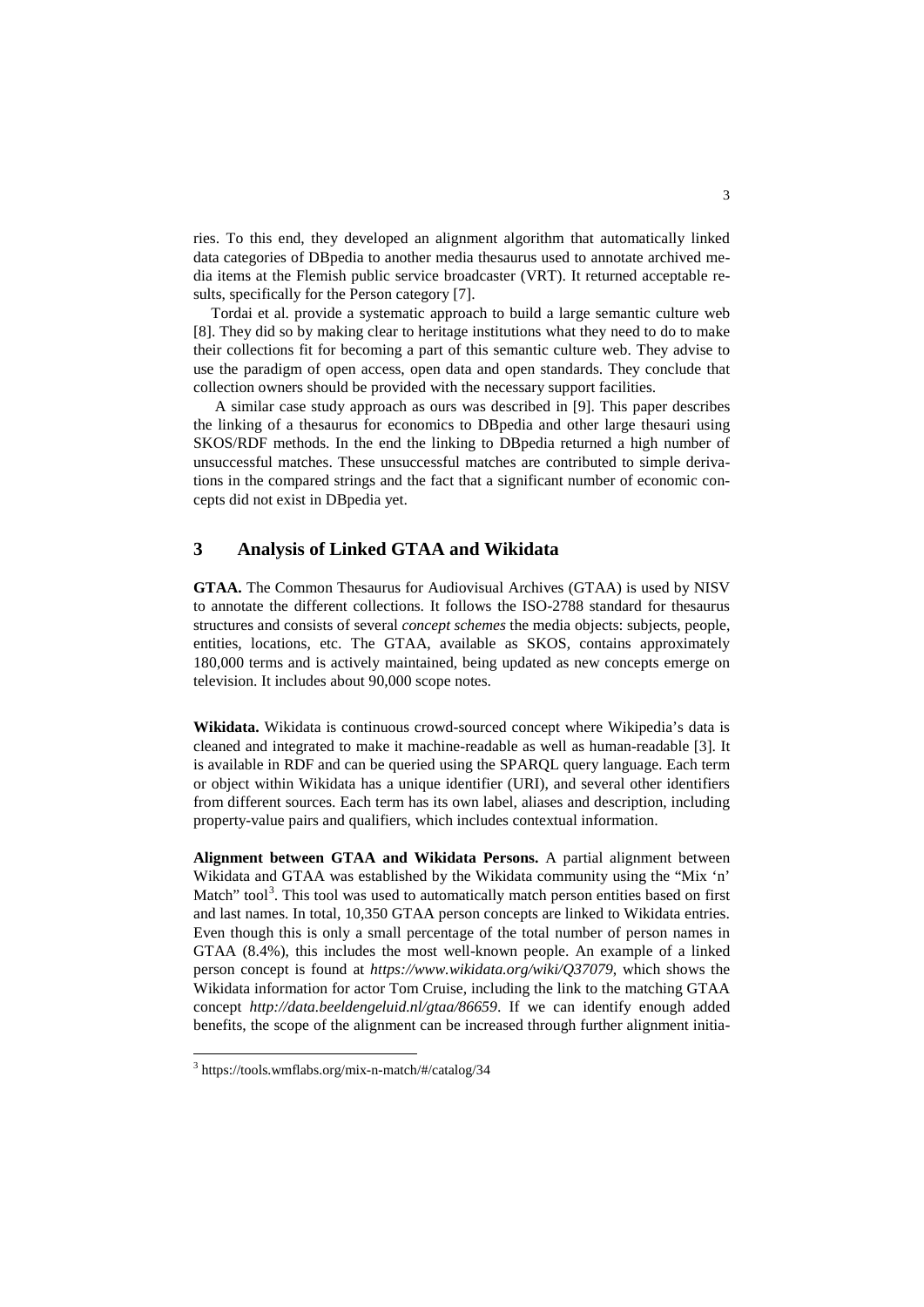tives. To identify the added value of these Wikidata links, we determine statistics on a number of biographical properties found in Wikidata. Table 1 shows the coverage for each of these properties. This shows that basic information is generally available, although in some cases, potentially interesting properties are missing. In accordance with [10], we found that generally, popular entries have a high completeness whereas less popular entries have a low completeness.

| <b>Property</b>        | <b>Occurrences</b> | % of total |
|------------------------|--------------------|------------|
| Name                   | 10,350             | 100.00%    |
| Gender                 | 10,294             | 99.46%     |
| Date of birth          | 10,040             | 97.00%     |
| Occupation             | 9,988              | 96.50%     |
| Country of citizenship | 9,976              | 96.39%     |
| Place of birth         | 7,390              | 71.40%     |
| Date of death          | 3,644              | 35.21%     |
| Place of death         | 2,776              | 26.82%     |
| Birth name             | 839                | 8.11%      |
| Pseudonym              | 124                | 1.20%      |

**Table 1.** Coverage for selected biographical properties for linked GTAA concepts in Wikidata

# **4 Use Cases for Internal Users**

#### **4.1 Elicitation**

A series of interviews with stakeholders of different departments of NISV was conducted. These departments deal with media 1) intake, 2) information management and 3) research and development respectively. The goal of these interviews was to result in use cases for the linked data. The interviewee is shown the extra data contained within Wikidata. The interviewee is also shown the results of the earlier analysis. After, the interviewee is asked if he/she based on this data sees any concrete use cases for when more data gets linked. This resulted in three use cases which we further explore in subsequent sections. In Section 4.5, we describe the evaluation of the three use cases.

### **4.2 UC-I-1: Receiving an alert when the copyright on a person's work expires.**

This use case was identified by interviewees of all departments and represented a suggested use of the links that was earlier discussed within the organization. This use case is that of a copyright expiration alert on the work of persons in the GTAA came forward. In Dutch copyright law, works enter the public domain 70 years after a maker's death. On the basis of alignments between the GTAA and Wikidata, using the date of death can be retrieved for specific persons. The use case involves for information management and other stakeholders to get an alert on first day of a year, 70 years after a person's death. The user can then review the information and determine whether works by that person can be made openly accessible to the public [11].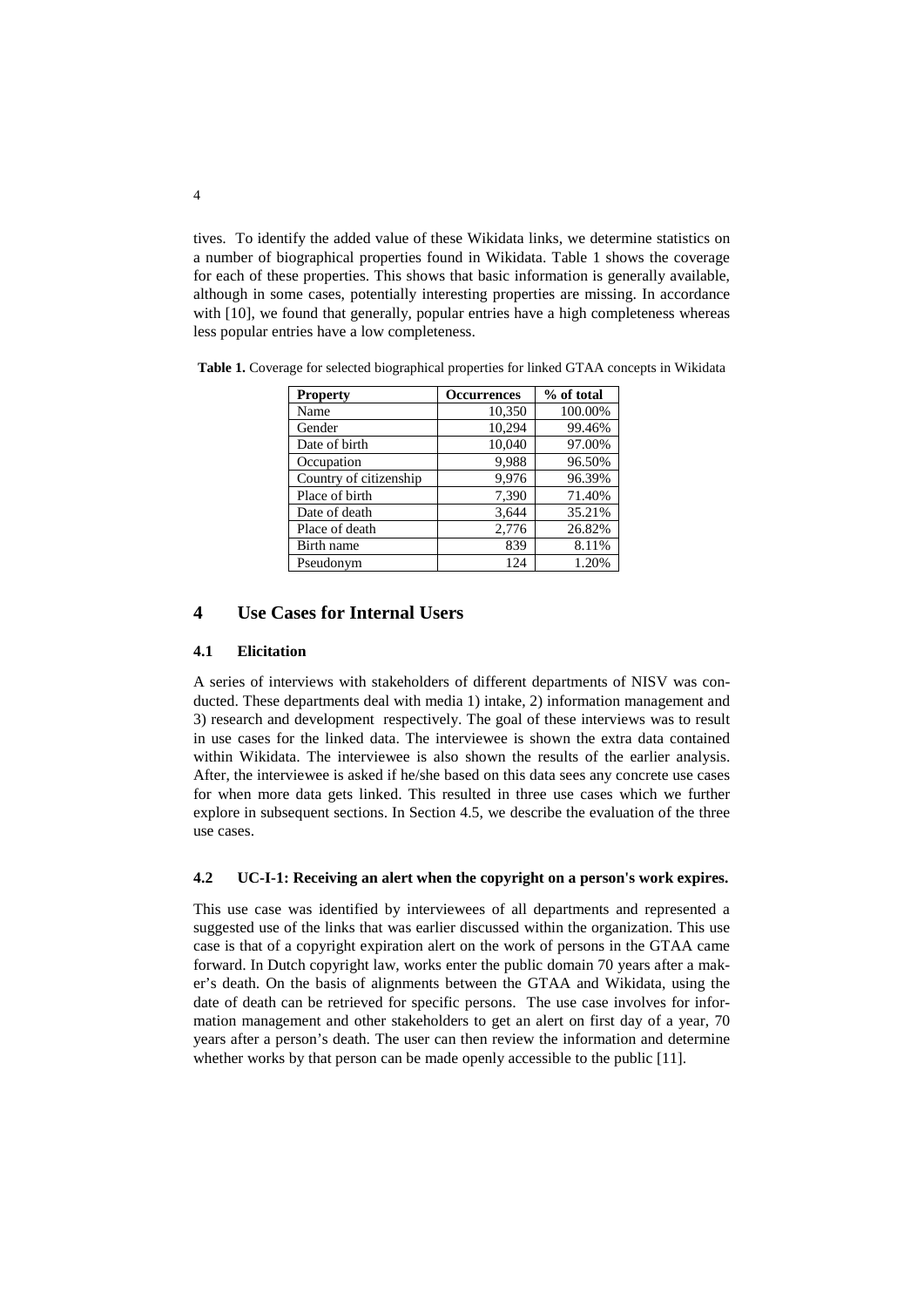Table 1 shows that 35.21% of the investigated subset have indeed a date of death available in Wikidata. Based on these statistics, we can determine that we should at maximum expect a return of 3,644 people for the alert. This number was further reduced by explicitly focusing on people that worked as producers/creators rather than other people in the thesaurus (for example politicians or sports persons who *appear* in programs). To this end, we filter on occupations. In total we found that there were 798 different occupations in Wikidata and selected manually those that are related to the fields of television, movies, radio, theater and music. This results in a reduced set of 1,626 persons.

To receive alerts, a simple proof-of-concept application was developed which generates calendar events for each of the potential out-of-copyright dates. Stakeholders can consult this calendar or subscribe to it. Specifically, as NISV uses Google for their email, calendar and daily activities and therefore a Google Calendar was created. Figure 1 shows an example of a copyright expiration notice for January 2030



**Fig. 1.** Example of a copyright expiration notice for January 2030 in Dutch.

### **4.3 UC-I-2: Provide more information on a person appearing in online story**

The second use case that came forward during the interviews was the ability to provide extra information on persons mentioned in the new story platform currently under construction: *[https://www.beeldengeluid.nl/verhalen](https://www.beeldengeluid.nl/verhalen.%20This)*. This platform is a news platform maintained by the institute and contains multiple stories (blog posts). In the current version, the author of the story is already displayed in a sidebar. Using the data in Wikidata it is possible to present quick background information on the persons mentioned in the story.

Figure 2 shows a screenshot of the mockup we created, where mentioned persons are displayed in the story are now added to that sidebar. When someone clicks on one of the persons on the bottom of the story he/she will be redirected to a separate webpage generated from Wikidata containing extra information on said person as well as other stories the person is mentioned in.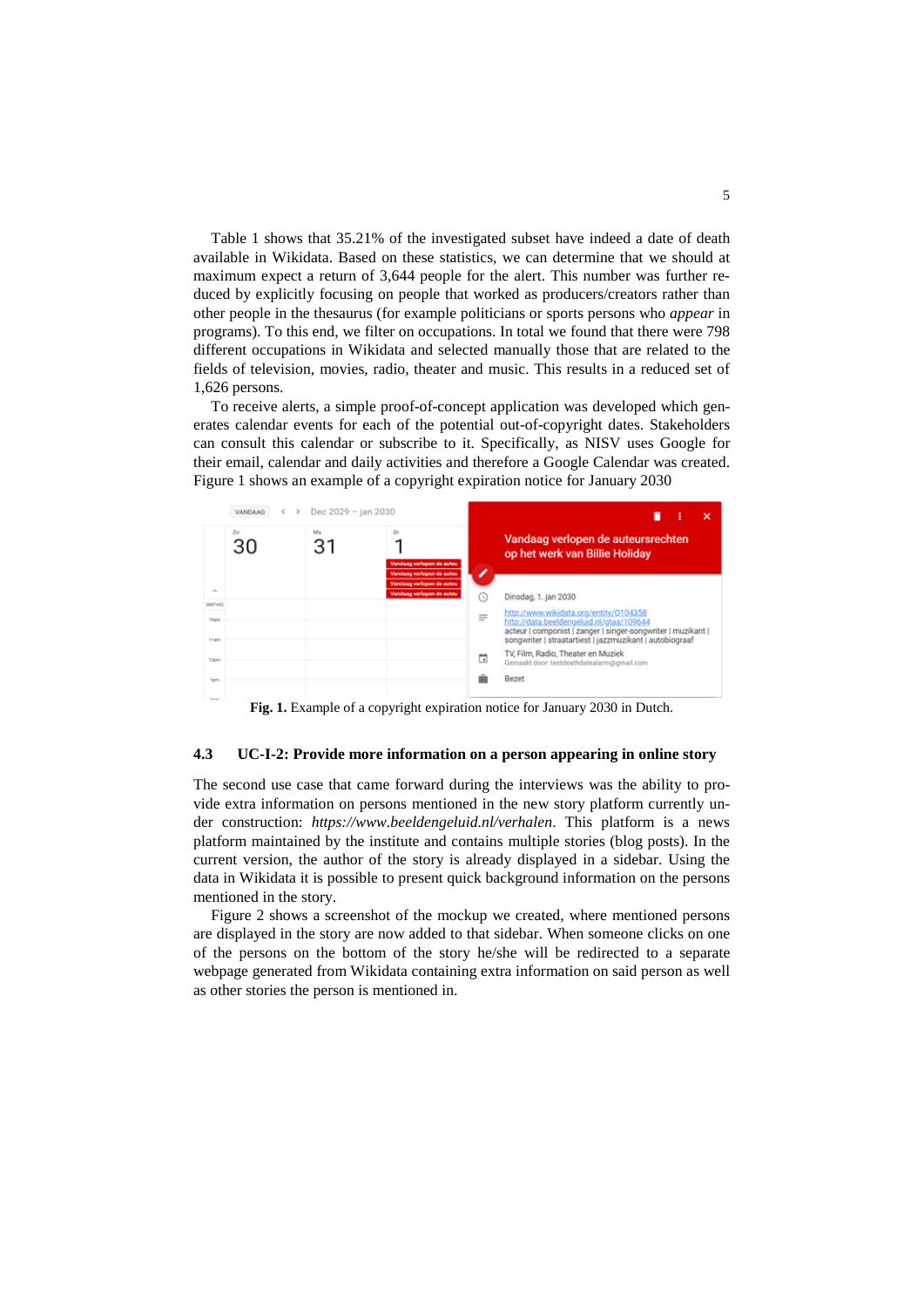

**Fig. 2.** Screenshot of the mockup made for use case 2. This shows persons mentioned in an example article on the NISV story platform.

In a finalized version of the tool, story authors can be suggested persons to be displayed based on Entity resolution results and select relevant person entities as a fully automatic tool could potentially display information on many persons that are not relevant to the story.

### **4.4 UC-I-3: Using Wikidata for story recommendation.**

This third use case also involves the story platform of the previous case. When persons are mentioned in the story this can be used to generate "Stories you might also like" links. Such recommendation can be done on the basis of structural properties retrieved from Wikidata. An example could be about a story about US news anchor Walter Cronkite<sup>[4](#page-5-0)</sup>. Where Wikidata includes many properties that can be used for such recommendation (for similar linked data based recommendation strategies see [12]).

At the same time, many properties are less relevant for such recommendation. We manually identified a number of properties after further interviews with participants. Relevant properties for Walter Cronkite (Wikidata entity *Q31073*) would be: country of citizenship, award received, date of birth, child, religion, occupation and date of death. These fields can be used to retrieve other stories that are linked through these properties and present them to the users as recommendations. There can be multiple strategies to ensure relevancy of these stories, for example by using semantic distance measures based on the number of matching property-values (a user can be recommended other stories mentioning US-born journalists born in the 1910s).

<span id="page-5-0"></span> <sup>4</sup> https://www.beeldengeluid.nl/verhalen/hoe-cronkite-de-kijk-op-de-vietnamoorlogveranderde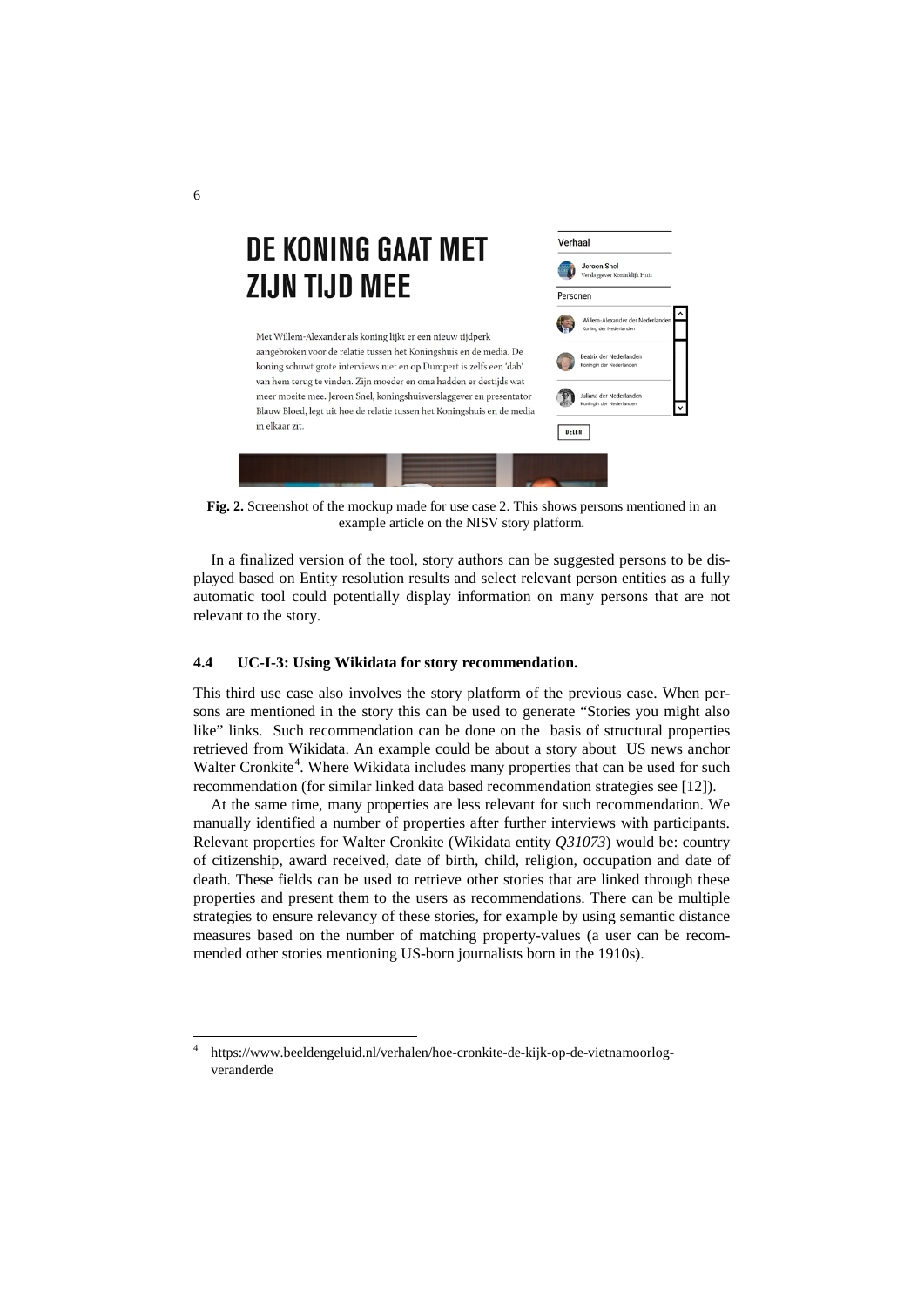#### **4.5 Evaluation of internal cases**

We evaluated the use cases and mockups in two evaluation rounds. In the first round, internal users of the R&D department were shown paper prototypes in short focus group sessions during which they were asked to reflect on the cases and prototypes. A proposed change for UC-I-1 was to further focus on people with a media background. For UC-I-2 the proposed change was to include possible archive material on the extra information page for a person mentioned in a story. It was also proposed to move extra information button from the top right to the bottom of the page as it could prove too distracting. UC-I-3 did not receive proposed changes at this stage..

The changes were implemented and presented for second round of evaluation in informal focus groups. These conversations allowed us to get in insight into the projected usefulness of the use cases. The updated UC-I-1 was evaluated as a useful tool for keeping track of copyright expirations. Further alignments between the GTAA and Wikidata are still needed to tackle the problem of incompleteness of the data. UC-I-2 and UC-I-3 were evaluated as interesting assets for the new story platform but further evaluations would need to be done on the basis of prototypes with higher fidelity.

# **5 Use Case for External Users**

There are many external users of the archive, including creative (media) professionals, students, and interested laypeople. We here focus on (humanities) researchers that seek access to media resources, knowledge and use technical tools to support their research. Within this group, there are still different types of researchers with their own information needs. In the context of the CLARIAH project<sup>[5](#page-6-0)</sup>, in which NISV is a partner, a digital research environment is being developed and this provided us with opportunities to engage with external users.

### **5.1 The CLARIAH Media Suite**

The CLARIAH Media Suite [13] is an environment designed for media researchers and humanities scientists. It allows the user to explore, select and analyze audiovisual and textual material. It offers various tools to aid the user in their research. These tools allow the user to select the dataset that they are interested and carry out their research on it. In this research, we focus only on the "Search" Tool which allows the user to explore a dataset through textual keyword queries.

#### **5.2 Elicitation method**

To identify specifically relevant exploratory suggestions, five scholars were interviewed. The participants ranged from media studies scholars to digital historians, cultural heritage professionals and humanitarians. Each of these participants was a potential user of the Media Suite. They had different areas of research they focus on,

<span id="page-6-0"></span> <sup>5</sup> http://www.clariah.nl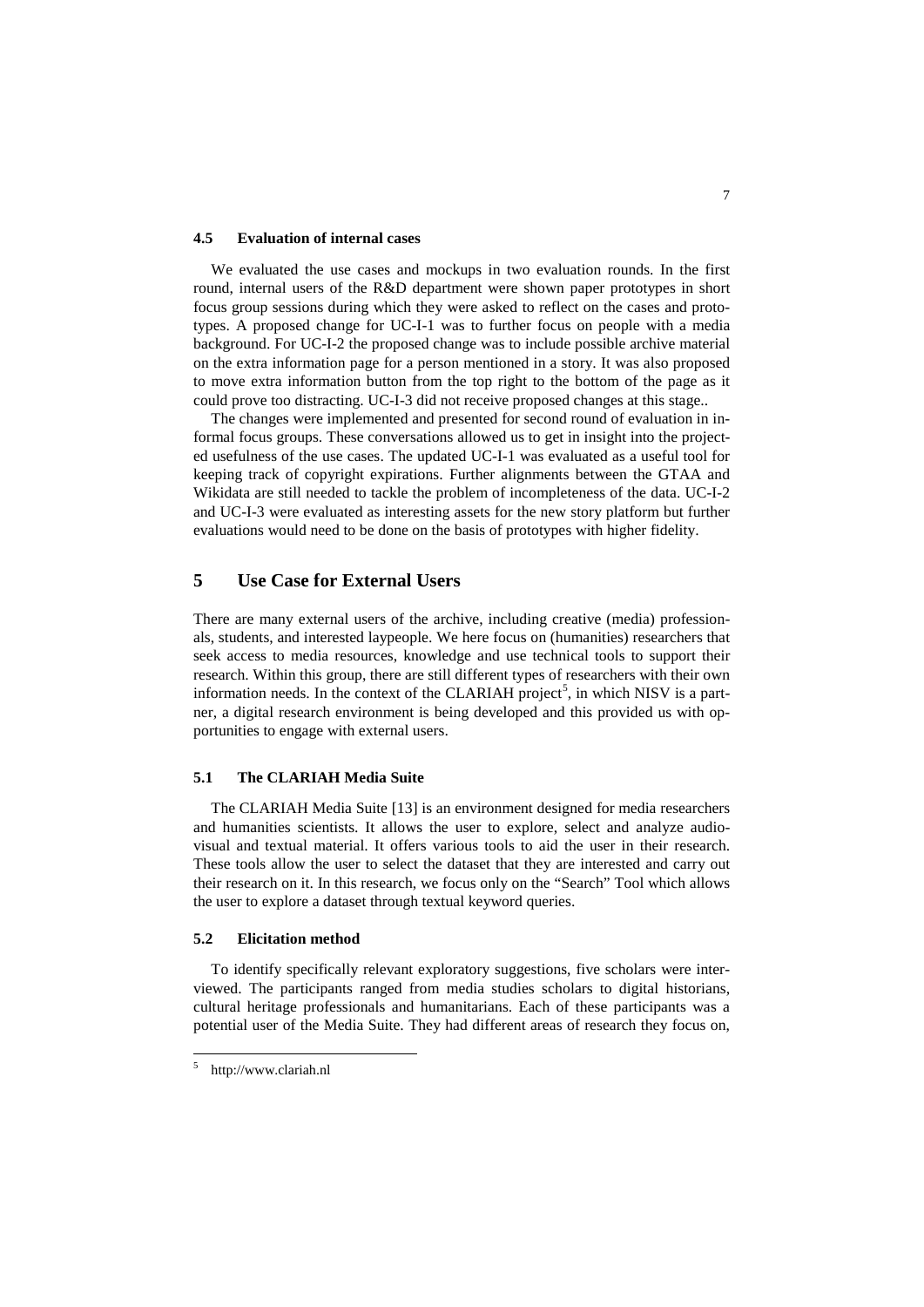specifically: 1) Drugs, 2) Sports, 3) Occupations, 4) History and 5) Disruptive media events. The semi-structured interview included questions about their area of expertise and type of research. The interviews aimed to find out how the participants used the CLARIAH Media Suite and to identify possible improvements. In order to give the participants an idea of the data a Wikidata page contains, several examples of Wikidata pages were shown. In order to see how Wikidata could play a role in the CLARIAH Media Suite, researchers were asked to share their thoughts.

### **5.3 UC-E-1: Exploratory extension of the CLARIAH Media Suite**

The elicited use case focus on providing opportunities for advanced retrieval beyond this keyword search. Specifically, we focus supporting scholars in the *exploratory* research phase [14], where they do not yet know exactly the content and scope of the dataset nor their exact information need (no known item search).

In such an information retrieval scenario, researchers have a general idea of what they are interested in but do not know the specifics of their interest. For example, a researcher might be interested in all members who belong or have belonged to a certain political party. Such data is available in structured datasets (in our case in Wikidata) and therefore the proposed extension is to include additional results in an improved interface of the Media Suite.

### **5.4 Proof of concept**

A proof-of-concept prototype was designed and implemented as an extension of the CLARIAH Media Suite. This "Wikidata retrieval service" is a look-up service that allows the user to set parameters to retrieve lists of matching *persons*. Figure 3 displays a prototype mock-up of the CLARIAH Media Suite with the additional functionality of Wikidata. The user can select a single property from this list and then search for entities belonging to that property.

Next to the retrieved person names, two buttons are depicted for GTAA and Wikidata, which redirect the user to the respective external web page. On mouseover, a small infobox with relevant information is displayed next to the cursor. The GTAA box contains information such as *skos:prefLabel, skos:scopeNote*, whereas the Wikidata box contains all known statements about the selected person (Figure 4).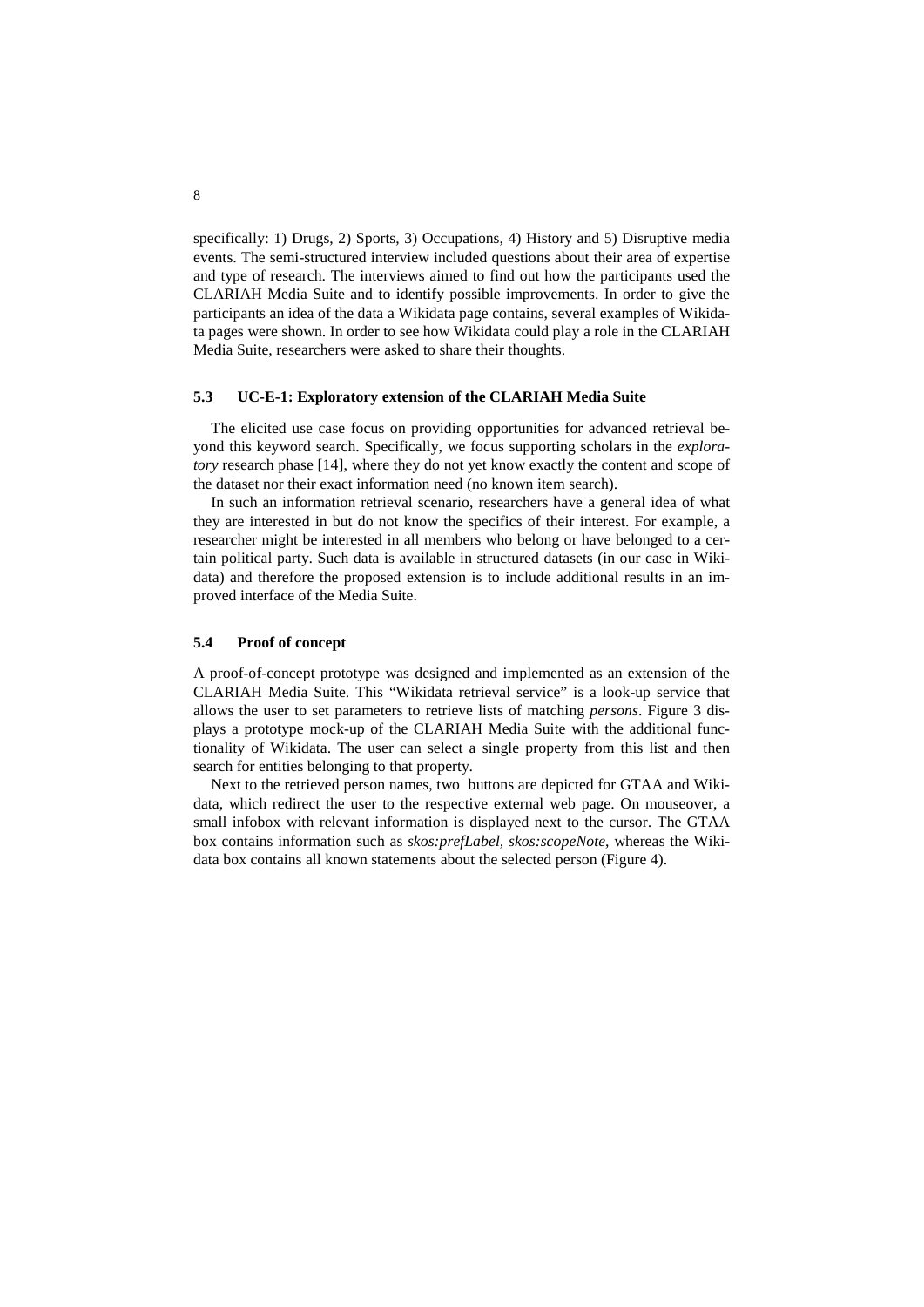#### Single Collection Search

| Searching in: Audiovisual Collection<br>Total amount of records in this collection: 1889624                                       |                  |           |       |               |               | Retrieve by property:                        |      |                                                  |
|-----------------------------------------------------------------------------------------------------------------------------------|------------------|-----------|-------|---------------|---------------|----------------------------------------------|------|--------------------------------------------------|
|                                                                                                                                   |                  |           |       |               |               | Award Received                               |      |                                                  |
| de vries<br>$\alpha$<br>$\sim$                                                                                                    |                  |           |       |               | Birth Name    |                                              |      |                                                  |
|                                                                                                                                   |                  |           |       |               |               | Country of Citizenship                       |      |                                                  |
| Total number of results based on "de wies"and selected filters: 1130033                                                           |                  |           |       | Date of Birth |               |                                              |      |                                                  |
| Select date field<br>٠                                                                                                            |                  |           |       | Start date    | Date of Death |                                              | m    |                                                  |
|                                                                                                                                   |                  |           |       |               |               | Educated at:                                 |      |                                                  |
| Broadcaster x                                                                                                                     | Genre (series) x | Keyword x | NEW + |               |               | Garden                                       |      |                                                  |
| voetbal (12010) muziek (11239) kinderen (9469) betogingen (8916) popmuziek (8333)                                                 |                  |           |       |               |               | GTAA tO                                      |      | [35] burgeroorlogen (6375) politiek (5634)       |
| tentoonstellingen (5291) politie (5139) toneel (5139) geschiedenis (5061) zangers (4870                                           |                  |           |       |               |               | Mambar of Political Party                    |      | 786) televisieprogramma's (4702) vrouwen (4621). |
| vluchtelingen (4605) poëzie (4541)                                                                                                |                  |           |       | Nominated for |               |                                              |      |                                                  |
|                                                                                                                                   |                  |           |       |               |               | Participant of                               |      |                                                  |
| m                                                                                                                                 |                  |           |       |               |               | Place of Birth                               | Last | $Q_0^2 -$                                        |
|                                                                                                                                   |                  |           |       |               |               | Place of Death                               |      |                                                  |
| a.                                                                                                                                |                  |           |       |               |               | Plays Sport                                  |      |                                                  |
| DE NIEUWS BV; De nieuws BV (2017 - 2018) (23-01-201<br>Politiek, cultuur, opinie, humor en sport bij BNNVARA. Niet te missen eli. |                  |           |       | Pseudonym     |               | 14.00 uur met Willemijn Veenhoven en Patrick |      |                                                  |
| Lodiers.                                                                                                                          |                  |           |       |               |               |                                              |      |                                                  |

**Fig. 3.** Wikidata Retrieval Service - Dropdown Property List

|                        |                | Wikidata Retrieval Service (?)                                      |                            |                | Wikidata Retrieval Service (?)      |                                                            |              |
|------------------------|----------------|---------------------------------------------------------------------|----------------------------|----------------|-------------------------------------|------------------------------------------------------------|--------------|
| GreenLeft (Groenlinks) |                |                                                                     |                            |                | GreenLeft (Groenlinks)              |                                                            |              |
| Hafkamp, Hetty         | $\Box$ iiiii   | sex or gender                                                       | female                     | $\overline{a}$ | $\Box$ iiiii<br>Hallcamp, Hatty     | skos:prefLabel                                             |              |
| willams, wilbert       | $\Box$ iiiii   | country of citizenship<br>given name<br>date of birth<br>occupation | - 0 references             |                | $\Box$ iii<br>willams, william      | · Hafkamp, Hetty (nl)                                      |              |
| Voortman, Linda        | $\Box$ HH      |                                                                     | Kingdom of the Netherlands |                | --<br>Vestman, Linda                | skoschiddenLabel                                           |              |
| Dibi, Tafik            | <b>100 100</b> |                                                                     | $+$ 0 references           |                | --<br>Dibi, Tafik.                  | · Hetty Hafkamp (nl)                                       |              |
| Gent, Inske van        | $\Box$ iiiii   |                                                                     |                            |                | $\Box$ iiii<br>Gant, Inske van      | skos:notation                                              |              |
| Broakhoven, Karal van  | <b>COMME</b>   |                                                                     | Hetty                      |                | $\Box$ iii<br>Broakhayen, Karel van | $-222325$                                                  |              |
| <b>Barrist Anton</b>   | $\Box$ iiiii   |                                                                     | - 0 references             |                | $\Box$ iiii<br>Barsha, Anton.       | skos:scopeNote                                             |              |
| Lucas, Marjan          | □ !!!          |                                                                     | 9 March 1953               |                | $\Box$ iii<br>Lucas, Marian         |                                                            |              |
| Brand, Arte van den    | $\Box$ iiiii   |                                                                     | + 1 reference              |                | $\Box$ HH<br>Brand, Arie van den    | · burgemeester Bergen GroenLinks,<br>wethouder Leeuwarden. |              |
|                        | more           |                                                                     | politician                 |                | more                                | voorzitter Nederlands Klimaatverbond (nl)                  | $\mathbf{v}$ |

**Fig. 4.** Wikidata Retrieval Service: Wikidata (Left) and GTAA hover functions (Right)

This additional information assists the user in exploring possible follow-up queries around persons in the CLARIAH Media Suite Search Tool.

Finally, the user can select one or multiple persons by clicking on the desired person names. The selected persons are highlighted and once selected, are used as a filter for the CLARIAH Media Suite Search Tool. Once the selection has been confirmed, the user can use the existing search box to search for other terms and keywords.

This functionality allows the researcher in his or her exploratory phase to identify more specific information needs. The added functionality allows the user to retrieve a list of associated persons from Wikidata, and be able to filter by selecting the people who are displayed in the list. An additional benefit is to have a quick and easy overview of all facts belonging to a person The Wikidata Retrieval Service uses SPARQL queries in the background to retrieve properties and values from Wikidata, but hides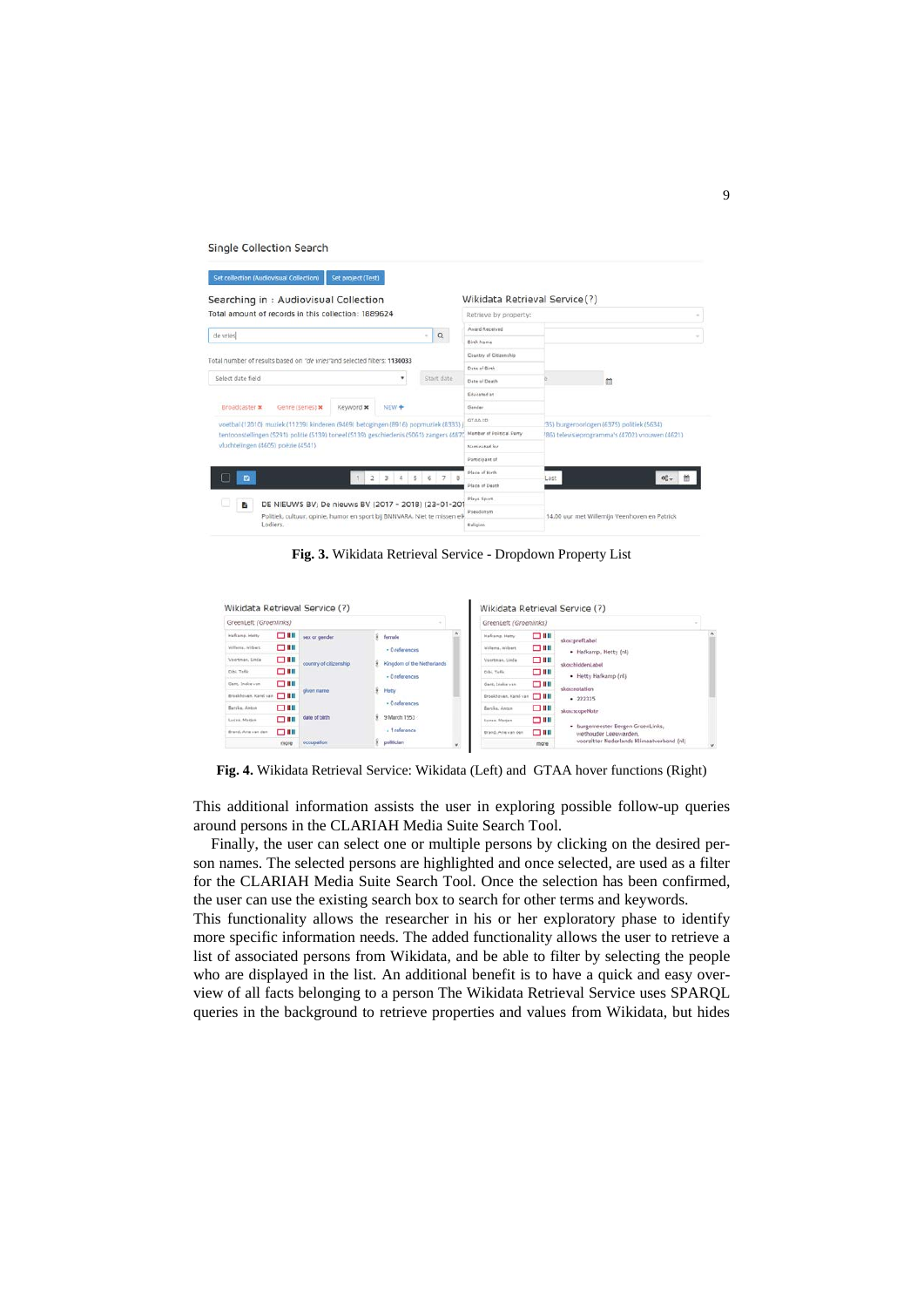the complexity of the query language for the user. The queries are generated on the fly according to the set parameters and sent live to the Wikidata Query Service<sup>[6](#page-9-0)</sup>.

### **5.5 Qualitative evaluation**

**Setup.** Several participants from the first interviews were asked to participate in an evaluation session to gather feedback and see if the proposed improvements add value. The participants were asked to sit in front of a computer which displayed the mock-up prototype and were asked to complete three tasks, which were based on realistic research tasks as identified in the earlier interview:

- 1. Assume you are a researcher interested in sports; in particular female sport participation in association football. Use the Wikidata Retrieval Service to retrieve a list of all female football players.
- 2. Assume you are a researcher interested in politics; in particular the political party "VVD". Use the Wikidata Retrieval Service to retrieve a list of all members of the VVD who died before the year 2000.
- 3. Assume you are a researcher interested in disruptive media events; in particular, the death of Pim Fortuyn. You know that Pim Fortuyn died of a homicide, you decide to research whether there were any other related deaths by homicide during a time period of 2 years before and after his death (06-05-2002). Use the Wikidata Retrieval Service to retrieve a list of people who died of a homicide during a period of 2 years before and after Pim Fortuyn's death. Unfortunately, you find no correlation between the retrieved persons. You decide to look up all people who died of the same cause of death: ballistic trauma. Use the Wikidata Retrieval Service to retrieve a list of people who died of a ballistic trauma.

After the participants had completed the tasks, they were asked questions relating to the Wikidata Retrieval Service about the added value to their research, what its drawbacks were and if they could think of any improvements.

**Results.** All three participants were able to complete the aforementioned tasks with relative ease. One stated that they felt it added value to a researcher, as researchers generally work in concepts and it is difficult to search for a list of individual persons. The participants raised questions of completeness of the data shown and stated that the data as of now is still lacking. User of the tool would have to be informed of the data incompleteness and be aware that the tool serves as an exploratory search, filling in missing knowledge. A suggested improvement would be to order the ontology in a useful way for researchers and to make the connections between entities clear; i.e.: where do they overlap? However, the participant also raised the issue of data completeness and questioned when it would be possible to say the data is complete enough to indeed add value. Another suggestion made by the participants is to cluster properties into categories in the user interface, as the current –complete- list of prop-

<span id="page-9-0"></span> <sup>6</sup> https://query.Wikidata.org/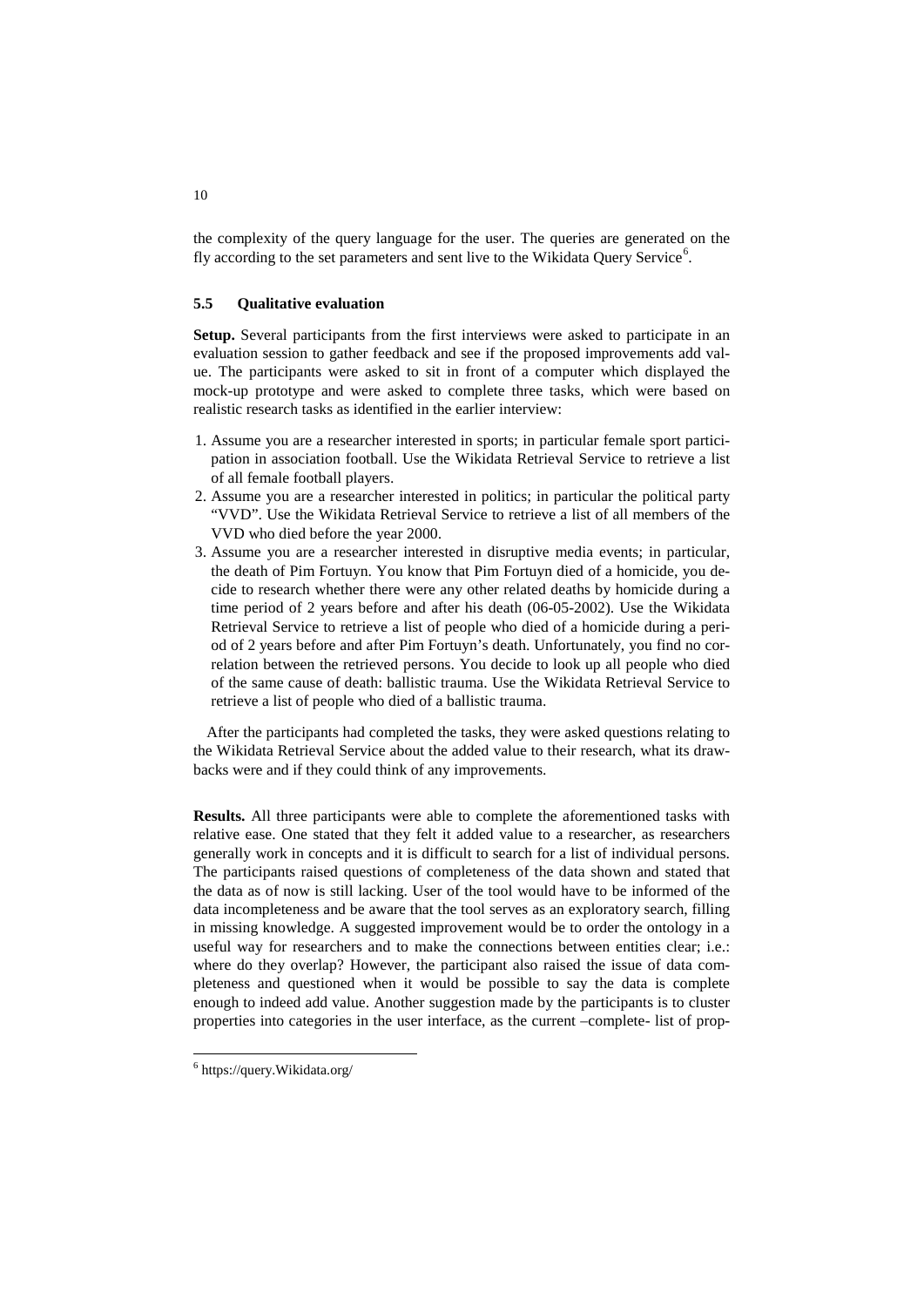erties displayed was perceived to result in in an information overload, causing the user to spend too much time searching for a specific property.

The third participant had an extensive knowledge of Wikidata and had worked on projects with Linked Open Data and the CLARIAH Media Suite. As such, they stated that integration with Wikidata can be very beneficial, especially for media researchers as it provides context for the user. This was seen as the most important enrichment as it serves as a support for exploration. Furthermore, they added that most users would not know about Wikidata's data (in)completeness and would have to be made aware of that before using the tool, perhaps in a tutorial beforehand.

### **6 Discussion**

With the adoption of Linked Data by cultural heritage organizations, opportunities of reusing external general purpose datasets arise. However, in many cases, such opportunities stem from a 'technology push'. In this paper, we aim to identify these opportunities from the perspective of the heritage organization itself, more specifically from the perspective of internal and external users. We describe a user-centric method using interviews with different stakeholders to identify possibilities for using links from an organization-specific structured vocabulary to a general purpose knowledge base. The case study at NISV explores the possibilities that the links between GTAA and Wikidata provide for three types of internal users and for external users. The proofs of concepts indeed show added benefits to these users.

The method of iterative design of use cases and focus group discussions was shown to be a useful way of determining the added value of linked metadata. This research aimed to find answers to the questions of what use cases can be formed by an enriched GTAA and the differences in wishes between internal and external users are. This research also showed that when giving users insight in all the raw data and its properties, new ideas about the usefulness of said linked data can be identified. We show that focus on different properties within the data lead to completely different and independent use cases. The use cases that came forward in this research were connected to a specific focused group of properties. For UC-I-1 the focus lied on the "date of death" property. For UC-I-2 the focus lied on properties with a high occurrence rate. For UC-I-3 the focus lied on very specific properties that were handpicked for relevancy. For UC-E-1, all properties are used.

Differences between internal and external users include the access to and familiarity with backend tooling. Where to internal users, many tools are already available, for external users this might not be the case. There are differences in the wishes of the two groups of users. Internal users want to mainly use an enriched GTAA to set up further project or create new tools. Whereas the external users mainly want to use an enriched GTAA to receive as much extra information as possible as well as add some functionality to their search behavior. The similarities in the wishes mainly lie in the background information and added functionality to specific aspects of their workload.

A common comment in both user groups is that data completeness and quality are both crucial and unclear with respect to the external data. Even though Wikidata con